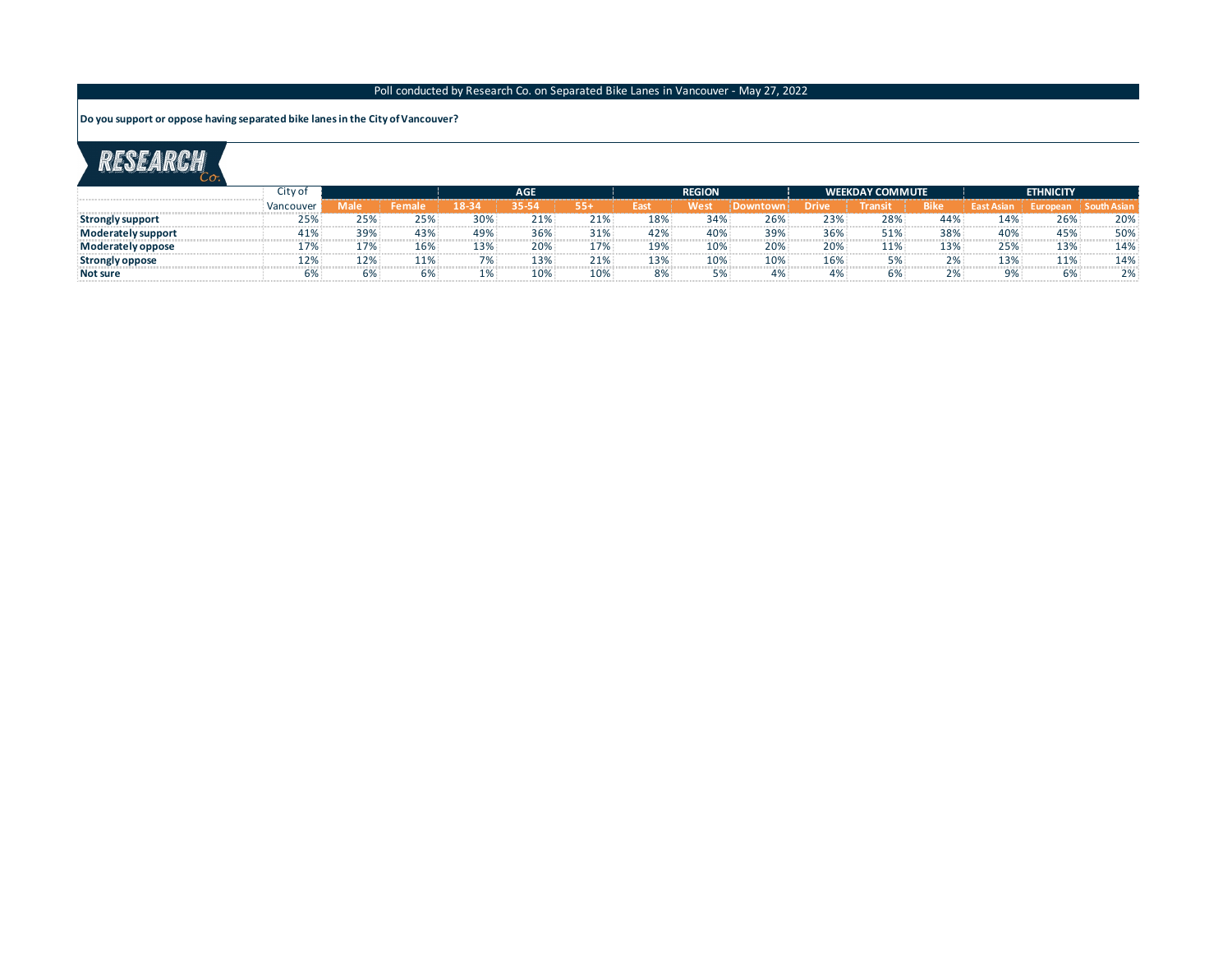#### Poll conducted by Research Co. on Separated Bike Lanes in Vancouver - May 27, 2022

**Which of the following statements comes closest to your own point of view about separated bike lanes in the City of Vancouver?**

### RESEARCH

| Citv o                                                                                               |                     |     |  |     |     | AGE |     | <b>REGION</b> |     |      | <b>WEEKDAY COMMUTE</b> |       |      | <b>ETHNICITY</b> |     |  |
|------------------------------------------------------------------------------------------------------|---------------------|-----|--|-----|-----|-----|-----|---------------|-----|------|------------------------|-------|------|------------------|-----|--|
|                                                                                                      | Mancou <sub>s</sub> |     |  |     |     | 554 |     | Nest          |     | Driv |                        | -Rike |      |                  |     |  |
| There are too many separated bike lanes in Vancouver-some should be removed                          | 32%                 | 38% |  | 25% | 35% | 42% | 35% | ን7%∶          | 32% | 42%  | 24%                    | 7%    | 44%  | 28%              | 34% |  |
| Vancouver currently has the right number of separated bike lanes                                     | 40%                 |     |  | 48% |     |     | 39% | 43%           | 39% | 44%  | 42%                    |       | 34%  | 41%              |     |  |
| $\overline{\phantom{a}}$ There are not enough separated bike lanes in Vancouver—more should be added | 19%                 |     |  | 22% |     | ንበ% | 15% | 3%            | 22% |      | 23%                    | 29%   | .102 | 23%              | 18% |  |
| <b>Not sure</b>                                                                                      |                     |     |  |     | 1%  | 11% | 10% | 7%            |     |      | 10%                    |       | 10/2 |                  |     |  |